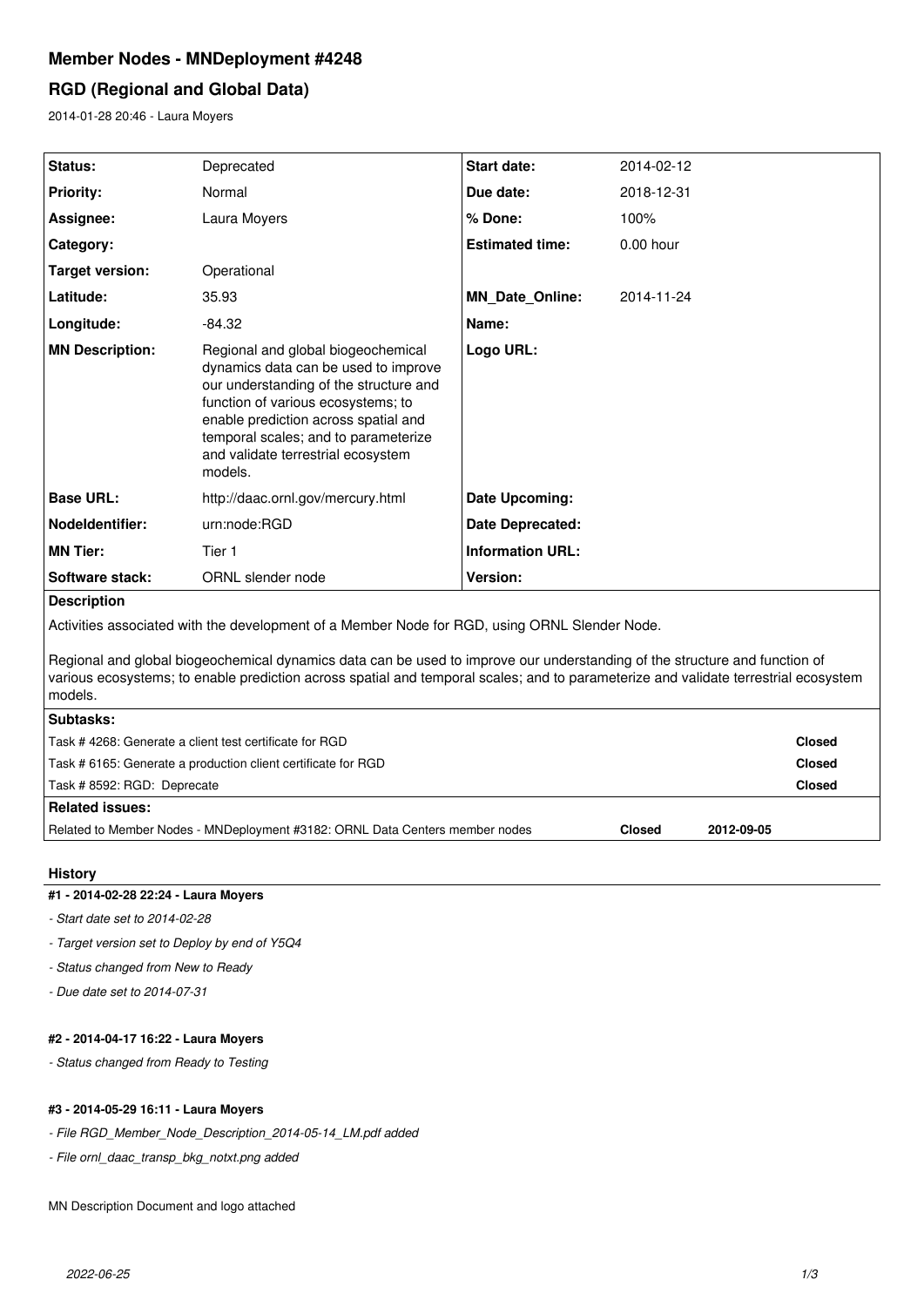### **#4 - 2014-05-29 19:15 - Bruce Wilson**

*- Subject changed from RGD (Regional and Global Data) MN to RGD (Regional and Global Data)*

### **#5 - 2014-08-04 14:10 - Laura Moyers**

- *Target version changed from Deploy by end of Y5Q4 to Deploy by end of Y1Q1*
- *Due date changed from 2014-07-31 to 2014-10-31*

#### **#6 - 2014-08-04 14:35 - Laura Moyers**

- *MN Tier set to Tier 1*
- *NodeIdentifier set to urn:node:RGD*

*- MN Description set to Regional and global biogeochemical dynamics data can be used to improve our understanding of the structure and function of various ecosystems; to enable prediction across spatial and temporal scales; and to parameterize and validate terrestrial ecosystem models.*

MN Name from the node list: Regional and Global biogeochemical dynamics Data (RGD)

#### **#7 - 2014-09-29 21:25 - Laura Moyers**

*- Target version changed from Deploy by end of Y1Q1 to Deploy by end of NCTE*

#### **#8 - 2014-11-24 14:54 - Laura Moyers**

- *Base URL set to http://daac.ornl.gov/mercury.html*
- *Status changed from Testing to Operational*
- *MN\_Date\_Online set to 2014-11-24*

#### **#9 - 2014-11-24 14:55 - Laura Moyers**

- *Target version changed from Deploy by end of NCTE to Operational*
- *Due date changed from 2014-10-31 to 2014-02-12*

#### **#10 - 2015-04-16 00:11 - Laura Moyers**

*- Assignee changed from Ranjeet Devarakonda to Laura Moyers*

### **#12 - 2015-05-28 12:37 - Laura Moyers**

- *% Done changed from 0 to 100*
- *Status changed from Operational to Closed*

#### **#13 - 2015-05-28 12:37 - Laura Moyers**

*- Status changed from Closed to Operational*

#### **#14 - 2015-10-24 18:12 - Dave Vieglais**

*- Longitude changed from 84.32 to -84.32*

## **#15 - 2017-10-03 14:30 - Monica Ihli**

Here's what we know regarding RGD going down:

- Amber spoke with Allison Boyer at the ESA and she indicated that (in her opinion) RGD shouldn't really be considered a MN. It is not a separate repository but a subset of existing data. She asked us to make it down.
- Diane Wright on 7/14/2017: "The ORNL DAAC is no longer hosting the RGD xml metadata records. These records are the ones that DataONE has in the RGD member node. These are an odd case because we never had the data themselves, just the metadata records. RGD was never an entity, per se, it was just a list of metadata records that were searchable in our search engine. We have moved to a different search engine and those records are no longer available. Additionally, the RGD xml metadata are out of date; most of the Web URLs are bad now. We have no plans to update the records."